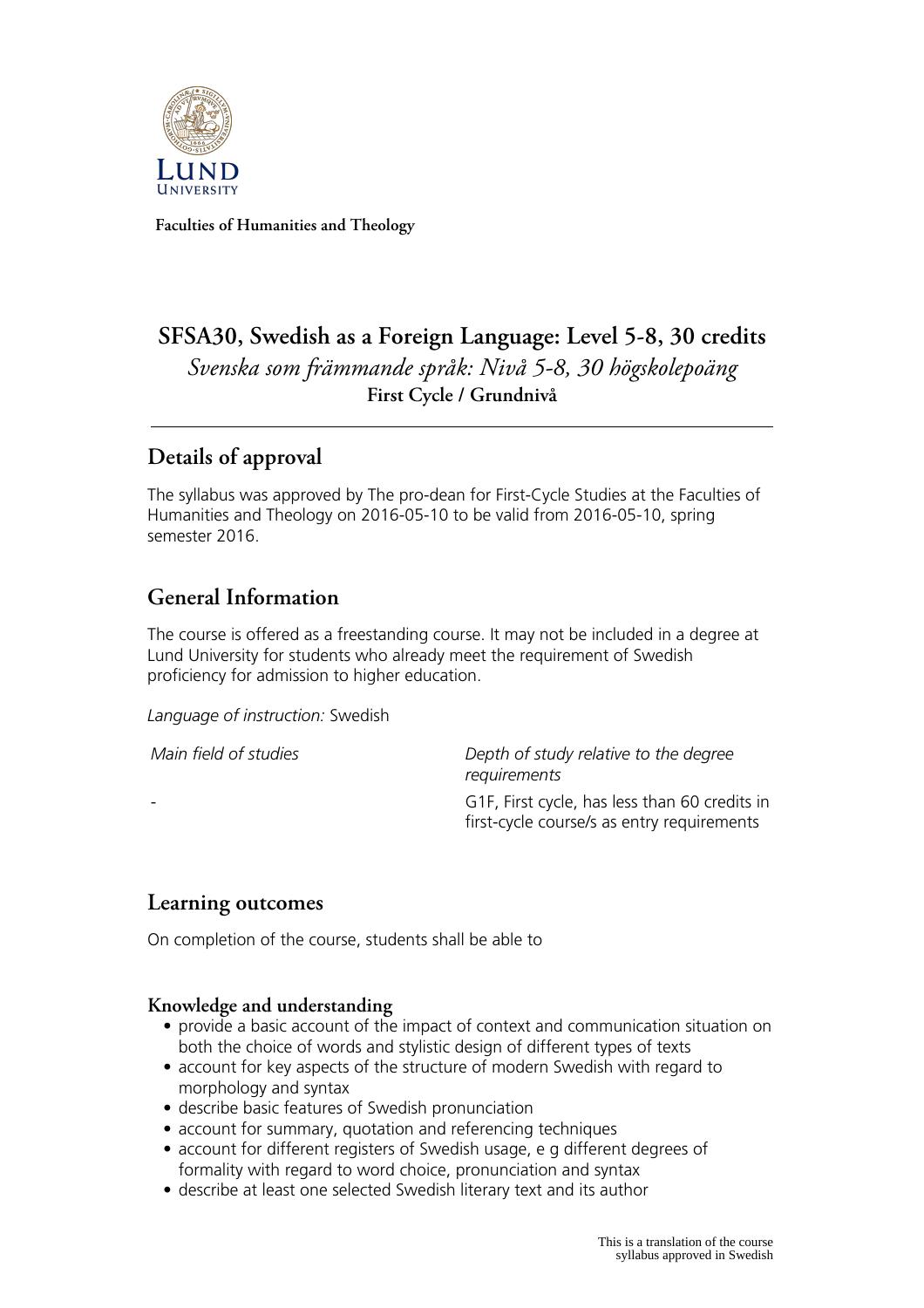#### **Competence and skills**

- communicate spontaneously with a good command of grammar and few signs of restriction, and choose a level of formality appropriate to the situation (oral proficiency)
- write analytical and thesis-driven texts of an academic character, exhibiting varied and correct sentence structure and coherence techniques (written proficiency)
- interpret and comment on factual information, diagrams and tables in Swedish texts (written proficiency)
- use an extensive Swedish vocabulary in speech and writing, covering language on societal issues, and apply knowledge of argumentation and discussion techniques
- understand the main points in sophisticated spoken Swedish on difficult matters, with regard to both abstract and complex subjects (listening comprehension)
- assimilate large volumes of text through browsing and looking for specific information (reading comprehension)

#### **Judgement and approach**

- provide perspectives on Swedish society in some fields and compare with international circumstances, and take a position on issues of ethnicity and cultural encounters
- identify their need of further knowledge and skills in the subject.

### **Course content**

The course includes teaching and practical exercises in Swedish language proficiency. In parallel with proficiency training, it provides an overview of the distinctive features of the grammatical and phonetic systems of Swedish The course enables students to practise oral proficiency through discussions, argumentations, short presentations and talks. Written language proficiency is practised through varied written assignments such as papers, reviews, practical letters and compilations of facts from different sources of information. Different texts are analysed with regard to genre and language style. Reading comprehension is practised through studies of both nonfiction and fiction texts. Newspaper articles, radio and TV programmes are used in the proficiency training.

- 1. Swedish as a Foreign Language: Level 5, 7.5 credits
- 2. Swedish as a Foreign Language: Level 6, 7.5 credits
- 3. Swedish as a Foreign Language: Level 7, 7.5 credits
- 4. Swedish as a Foreign Language: Level 8, 7.5 credits

## **Course design**

The teaching consists of exercises, lectures and seminars.

#### **Assessment**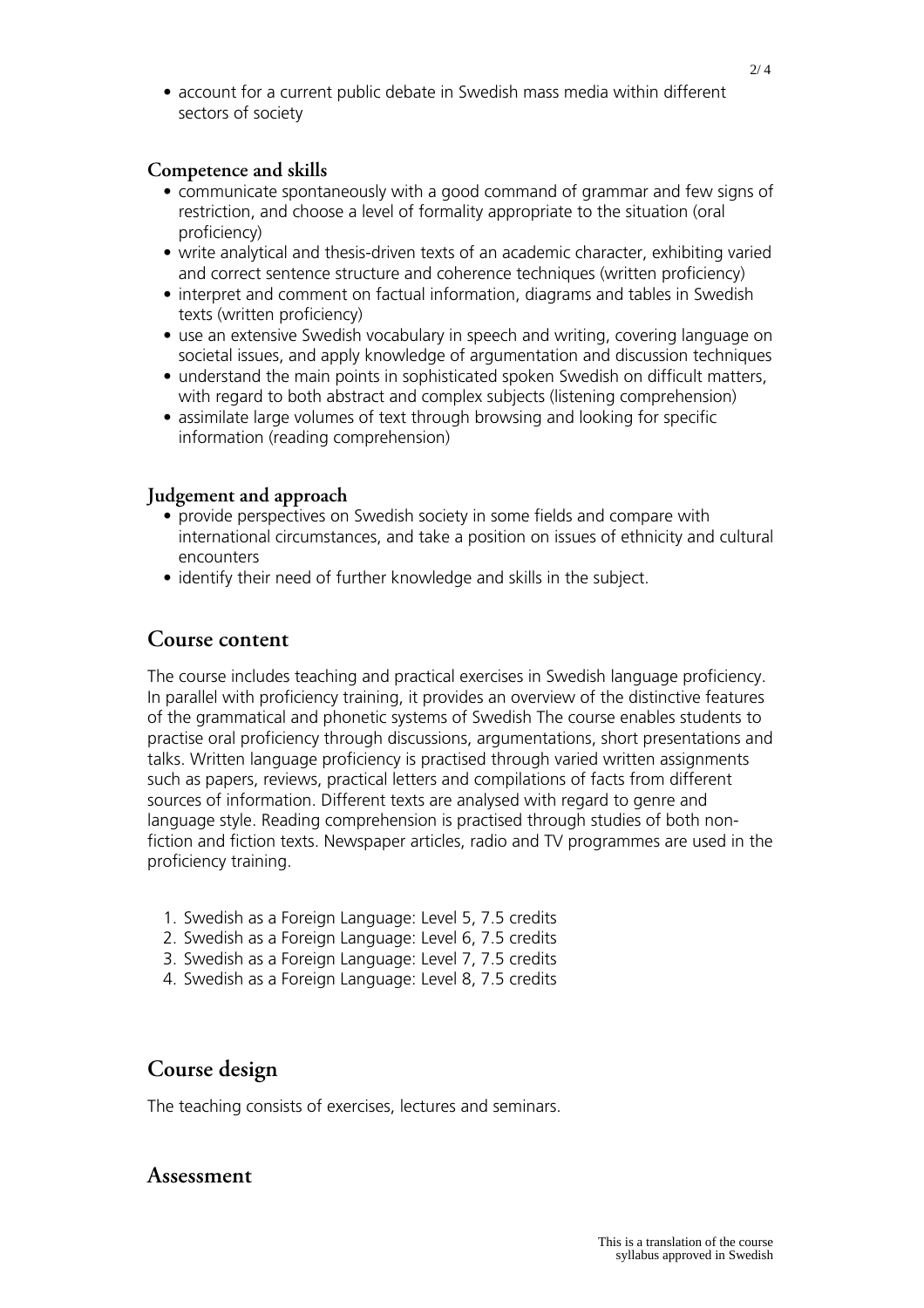The assessment of each module is based on a written and oral exam at the end of the module.

*Subcourses that are part of this course can be found in an appendix at the end of this document.*

#### **Grades**

Marking scale: Fail, E, D, C, B, A.

For a grade of Pass on the whole course, students must have been awarded at least the grade of E on all modules. The final grade on the whole course is determined by the grade on module 4 (level 8).

## **Entry requirements**

To be admitted to the course, students must have passed SFSH01, SVEE14 or SFSA14 or the equivalent. Equivalent knowledge can be established through a passed entrance test.

## **Further information**

A pass on SFSA30 satisfies the admission requirement of Swedish proficiency for admission to higher education and thereby corresponds to a passed TISUS test or a pass in Swedish/Swedish as second language 3 in upper secondary adult education.

The course corresponds to level B2 to C1 in the Common European Framework of Reference for Languages (CEFRL).

Module titles in Swedish:

- 1. Svenska som främmande språk: Nivå 5, 7,5 högskolepoäng
- 2. Svenska som främmande språk: Nivå 6, 7,5 högskolepoäng
- 3. Svenska som främmande språk: Nivå 7, 7,5 högskolepoäng
- 4. Svenska som främmande språk: Nivå 8, 7,5 högskolepoäng

The course is offered at the Centre for Languages and Literature, Lund University.